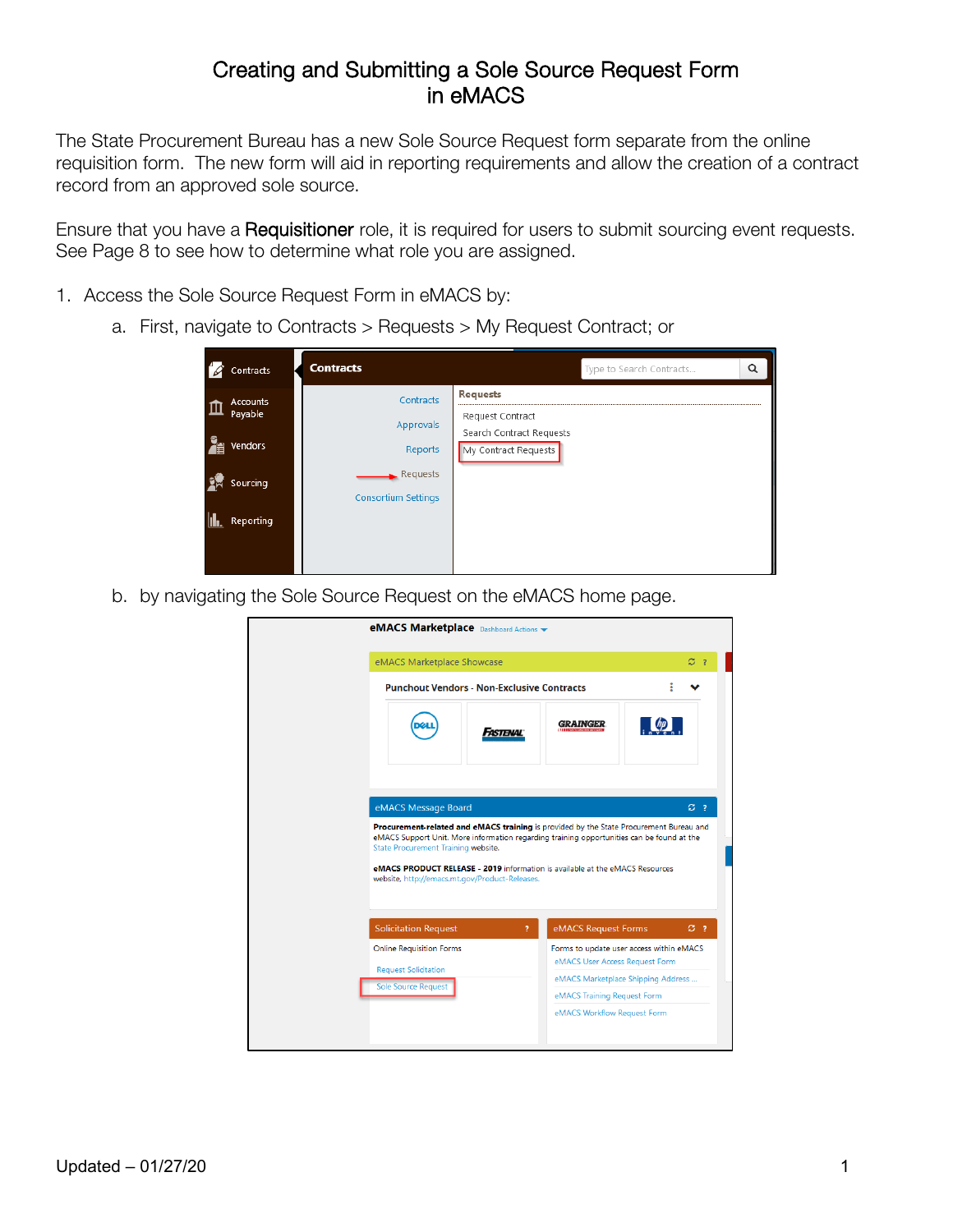2. Enter a Contract Request Name (name of Sole Source. The Contract Request Template field will auto-populate. Once populated click Submit.



3. Review the Instructions section. Any updates to the form will be posted in this section. Once you've reviewed the information, click Next.

| <b>Instructions</b>                                                                                                                                                                                                                                                                                                                                                                                                                                                                                                                                                                                                                                              | <b>Department</b> Preview   Choose Other Version $\blacktriangledown$   Template Actions $\blacktriangledown$   History   $\Box$   ? |
|------------------------------------------------------------------------------------------------------------------------------------------------------------------------------------------------------------------------------------------------------------------------------------------------------------------------------------------------------------------------------------------------------------------------------------------------------------------------------------------------------------------------------------------------------------------------------------------------------------------------------------------------------------------|--------------------------------------------------------------------------------------------------------------------------------------|
| Please complete this form in its entirety to request a sole source contract. Section 18-4-306, MCA, allows a contract to be awarded for a supply or service item without competition under certain<br>circumstances. The required item must be available only from a single supplier. "Sole Source" is distinguishable from "Sole Brand" in that only one supplier is available to provide the supply or service.<br>If you are requesting a sole brand item available from multiple suppliers, a sole brand justification must be completed and submitted through the eRequisition form in eMACS, not this<br>form. This form is for Sole Source requests only. |                                                                                                                                      |
| Circumstances which could necessitate a sole source procurement are:                                                                                                                                                                                                                                                                                                                                                                                                                                                                                                                                                                                             |                                                                                                                                      |
| (1) the compatibility of current services or equipment, accessories, or replacement parts;                                                                                                                                                                                                                                                                                                                                                                                                                                                                                                                                                                       |                                                                                                                                      |
| (2) there is no existent equivalent product; or                                                                                                                                                                                                                                                                                                                                                                                                                                                                                                                                                                                                                  |                                                                                                                                      |
| (3) only one source is acceptable or suitable for the supply or service item.                                                                                                                                                                                                                                                                                                                                                                                                                                                                                                                                                                                    |                                                                                                                                      |
| The determination as to whether a procurement shall be made as a sole source shall be made by the State Procurement Bureau (SPB), unless specifically authorized in the agency delegation agreement<br>(ARM 2.5.604). A request by a state agency to the SPB must be submitted through this form and must include a signed and dated quote from the vendor.                                                                                                                                                                                                                                                                                                      |                                                                                                                                      |
| Sole source procedures do not apply if the item is under \$5,000. Additionally, the following items do not require sole source justification (ARM 2.5.604):                                                                                                                                                                                                                                                                                                                                                                                                                                                                                                      |                                                                                                                                      |
| (1) professional licenses;                                                                                                                                                                                                                                                                                                                                                                                                                                                                                                                                                                                                                                       |                                                                                                                                      |
| (2) dues to associations:                                                                                                                                                                                                                                                                                                                                                                                                                                                                                                                                                                                                                                        |                                                                                                                                      |
| (3) renewal of software license agreements;                                                                                                                                                                                                                                                                                                                                                                                                                                                                                                                                                                                                                      |                                                                                                                                      |
| (4) purchase or renewal of maintenance agreements for software or hardware; and                                                                                                                                                                                                                                                                                                                                                                                                                                                                                                                                                                                  |                                                                                                                                      |
| (5) publications available only from a single supplier                                                                                                                                                                                                                                                                                                                                                                                                                                                                                                                                                                                                           |                                                                                                                                      |
|                                                                                                                                                                                                                                                                                                                                                                                                                                                                                                                                                                                                                                                                  | « Previous<br>Next >                                                                                                                 |

4. In the Details section, edit the Contract Request Name if a Sole Source is applicable.

| <b>Details</b>          |                                                             | <b>B</b> Print Request   History   ? |        |  |
|-------------------------|-------------------------------------------------------------|--------------------------------------|--------|--|
| Contract Request Name * | test                                                        |                                      |        |  |
| Template                | Sole Source Procurement Justification                       |                                      |        |  |
| Contract Type           | Sole Source                                                 |                                      |        |  |
| Description             | This template will be used to submit a Sole Source request. |                                      |        |  |
|                         |                                                             |                                      |        |  |
|                         |                                                             |                                      |        |  |
|                         |                                                             |                                      |        |  |
|                         |                                                             |                                      |        |  |
|                         |                                                             |                                      |        |  |
|                         | « Previous                                                  | Save Progress                        | Next > |  |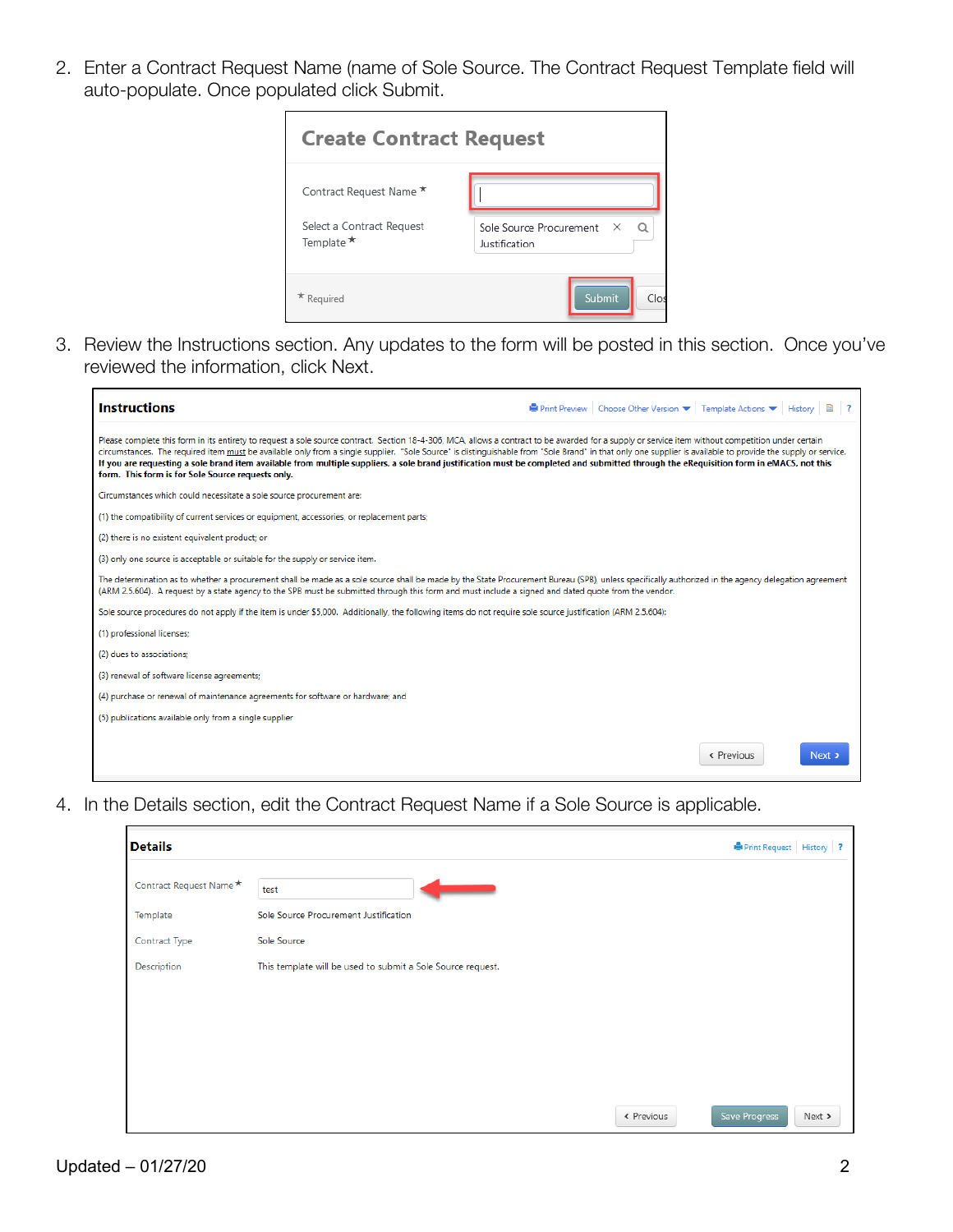5. Select Add Attachment, if necessary. Examples of attachments may include document files required by questions in the Requisition form or additional answers to questions.

| <b>Attachments</b> | ● Print Request   History   ? |  |
|--------------------|-------------------------------|--|
| Add Attachments    |                               |  |
|                    |                               |  |
|                    |                               |  |
|                    |                               |  |

- a. Next, the Add Attachment window will appear, click Select files.
- b. After adding the designated file, click Save Changes.

| <b>Add Attachments</b> |                                               |  |
|------------------------|-----------------------------------------------|--|
| <b>Attachment Type</b> | Link<br>◉ File<br>$\bigcap$                   |  |
| File $\star$           | Select files<br>Done $\varphi$                |  |
|                        | $100\% \times$<br>Test Document for 19.3.docx |  |
|                        | Maximum upload file size: 50.0 MB             |  |
| Required               | <b>Save Changes</b><br>Close                  |  |

c. After attachments have been added, either click Previous to return to the prior page or Next to move to the next step.

| <b>Attachments</b>         |             | $\blacksquare$ Print Request   History   ? |  |
|----------------------------|-------------|--------------------------------------------|--|
| Add Attachments            |             |                                            |  |
| <b>Request Attachments</b> |             |                                            |  |
| <b>Attachment</b>          | <b>Size</b> | <b>Actions</b>                             |  |
| & Selected File            | 946 KB      | Actions $\blacktriangledown$               |  |
|                            |             |                                            |  |
|                            |             |                                            |  |
|                            |             |                                            |  |
|                            |             |                                            |  |
|                            |             |                                            |  |
|                            |             | « Previous<br>Next >                       |  |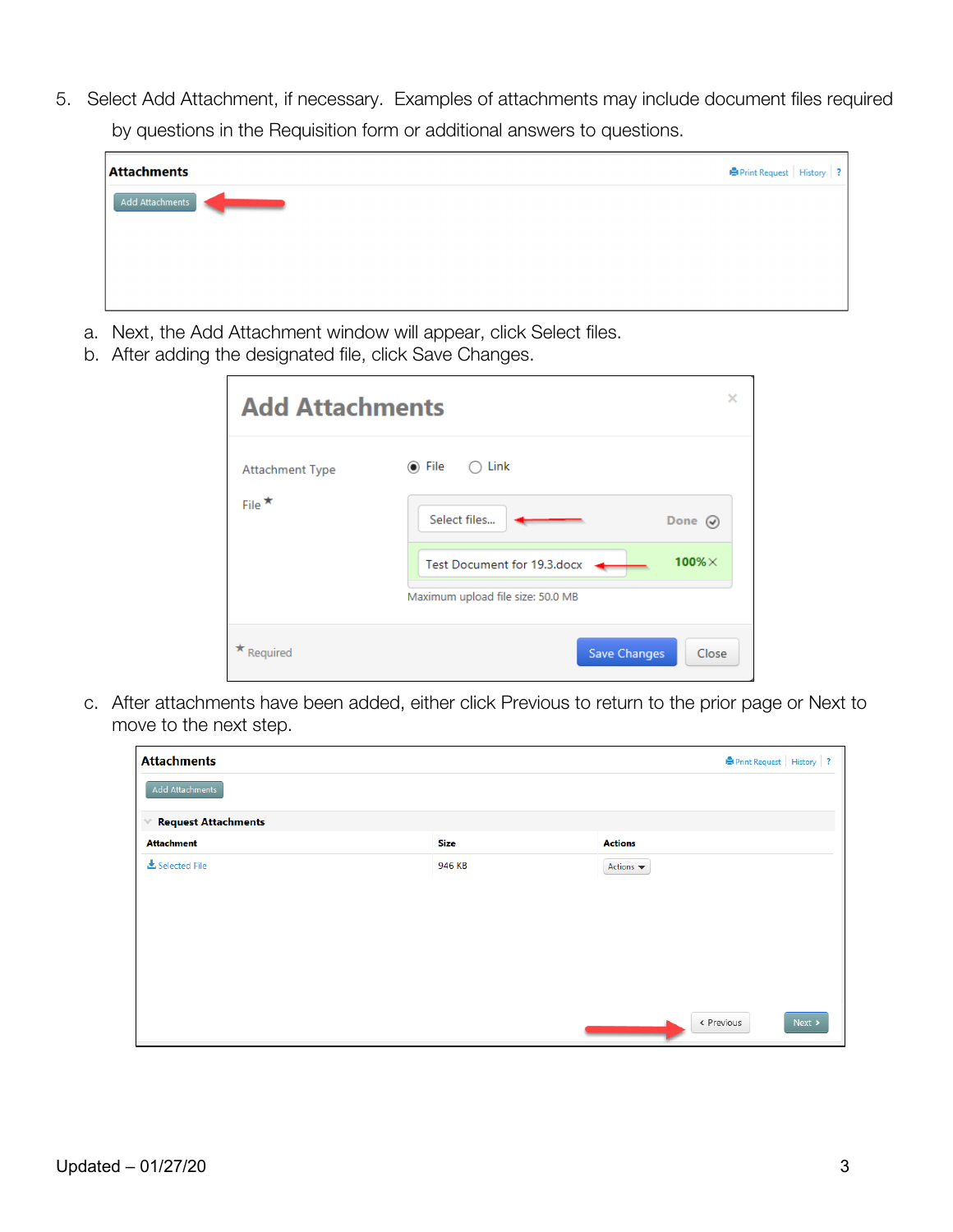6. The next step is to complete the questions section. The questions section may require more characters than what is allowed. If that is the case, you may add additional documents under the Attachment section.

Questions with  $a \uparrow \bullet$  next to it requires a response or the form will not be submitted. The questions that have  $\star$  contains behind the scenes workflow(approvals), as listed below:



- 1. Select Agency Name Form needs the approval of the Agency Procurement Officer associated with the agency name that is selected.
- 2. Select agency staff approving this sole source request Listed below are the response options and the approval for each selection:
	- a. Agency Director Will approve Sole Source in eMACS -The agency director will receive an email notification that will require a login to eMACS to manually approve the sole source request.
	- b. Agency has obtained director pre-approval and will upload document An additional question will appear and request a file upload containing approval information from agency director. The form will then skip this workflow step.
	- c. Agency has approval exception for this Sole Source Request An additional question will appear to request exception details for this request. The form will then skip this step.
- 3. Total Contract Value If the value entered here is over your delegated authority and needs approval the form will stop here for approval.
	- a. After completing the Questions section, click Save Progress, then Previous or Next to move forward.

| <b>Shipping/Billing Information</b>                              |            |                         |
|------------------------------------------------------------------|------------|-------------------------|
| Is shipping address required for this sole source request? *     |            |                         |
| $\odot$ No<br>Yes                                                |            |                         |
|                                                                  |            |                         |
| Is the billing address the same as the shipping address? $\star$ |            |                         |
| $\bigcirc$ No<br>$\odot$ Yes                                     |            |                         |
|                                                                  |            |                         |
|                                                                  |            |                         |
| * Required                                                       | « Previous | Save Progress<br>Next > |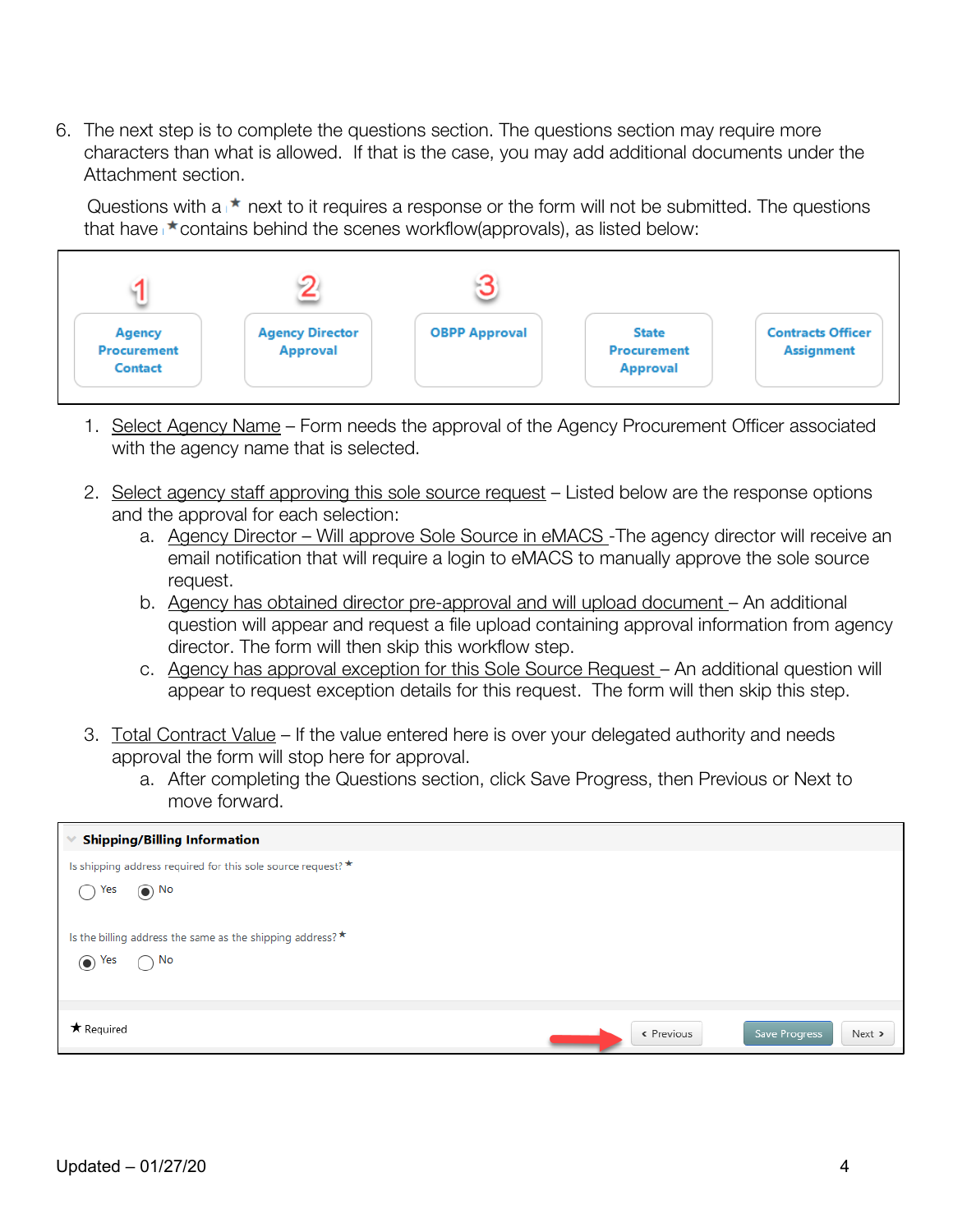7. In the Review and Complete section, all required fields must be completed before selecting Complete Request.

| <b>Review and Complete</b> |                               | <b>OPrint Request</b> History ? |
|----------------------------|-------------------------------|---------------------------------|
| Required fields complete   |                               |                                 |
| <b>Section</b>             | <b>Progress</b>               |                                 |
| <b>Instructions</b>        | ◙<br>No Required fields       |                                 |
| <b>Details</b>             | ◙<br>No Required fields       |                                 |
| <b>Attachments</b>         | Ø<br>No Required fields       |                                 |
| Questions                  | Ø<br>Required fields complete |                                 |
|                            |                               |                                 |
|                            |                               |                                 |
|                            |                               |                                 |
| * Required                 | « Previous                    | Complete Request                |

8. The Discussion section is optional. This section can be used to start a communication thread regarding information about the Sole Source Request. This section can be used to store information that only the creator of the form can see. The workflow approver can use this section to send a communication to the creator of the form, while the form is in workflow.

To start a communication thread, click Start New Thread.

| <b>Discussion</b>                                 | <b>Print Request</b> History ? |  |
|---------------------------------------------------|--------------------------------|--|
| <b>Start New Thread</b>                           |                                |  |
| There are no message threads in for this request. |                                |  |
|                                                   |                                |  |
|                                                   |                                |  |

a. Enter information in the required fields, add any attachments if necessary, then select Post Message.

| <b>Post a New Message</b> |                                             |       |
|---------------------------|---------------------------------------------|-------|
| Subject $\star$           | Sole Source Vendor                          |       |
| Message <sup>*</sup>      | The current supplier performs<br>adequately |       |
| Add Attachments           | m<br>4960 characters remaining              |       |
| * Required                | Post Message                                | Close |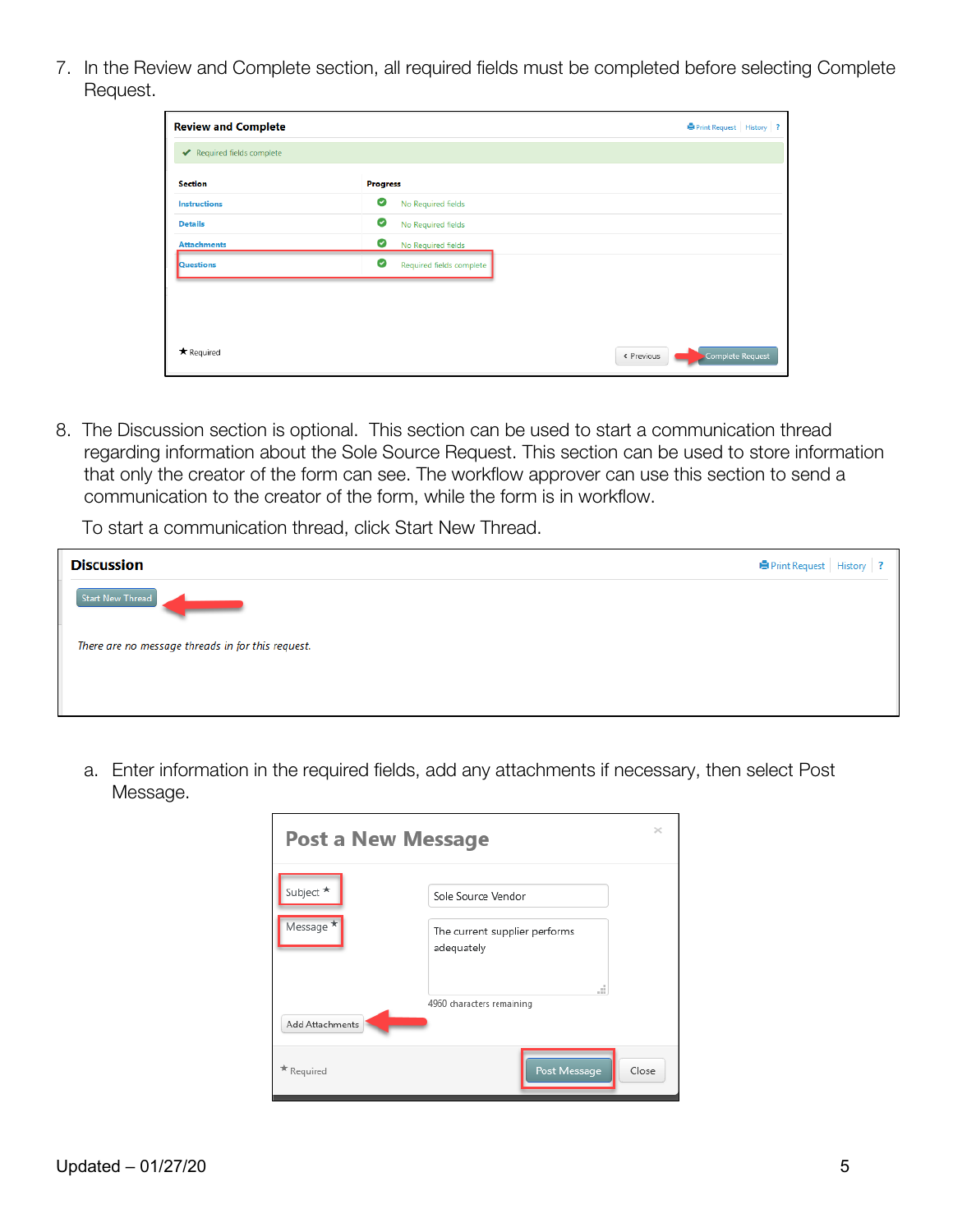b. The information entered is stored in this Discussion section



9. Appropriate review and approvals are obtained once the Sole Source Request form has been submitted.

| « Back to My Contract Requests                    |                                                                                                                                                                                  |                                 |
|---------------------------------------------------|----------------------------------------------------------------------------------------------------------------------------------------------------------------------------------|---------------------------------|
| test                                              | <b>Contract Request Workflow</b>                                                                                                                                                 | <b>OPrint Request</b> History ? |
| Form Number: 363723<br>Request Status: Incomplete | <b>Agency Procurement Contact</b><br><b>State Procurement Approval</b><br><b>Contracts Officer Assignment</b>                                                                    |                                 |
| Instructions                                      | $Future$ <sup><math>\rightarrow</math></sup><br><b>Submitted</b><br>$Future \rightarrow$<br>$Future \rightarrow$<br>Future<br>View approvers<br>View approvers<br>View approvers | 爔<br>Finish                     |
| Details                                           |                                                                                                                                                                                  |                                 |
| $\bullet$<br>Attachments                          |                                                                                                                                                                                  |                                 |
| $\overline{\mathcal{L}}$<br>Questions             |                                                                                                                                                                                  |                                 |
| <b>Review and Complete</b>                        |                                                                                                                                                                                  |                                 |
| <b>Discussion</b>                                 |                                                                                                                                                                                  |                                 |
| <b>Contract Request Work</b>                      |                                                                                                                                                                                  |                                 |
|                                                   | * Required                                                                                                                                                                       |                                 |

10. To view submitted requests, navigate to Contracts > Requests > My Contract Requests.

| <b>Contracts</b>                                                            | Type to Search Contracts                                                                | Q |
|-----------------------------------------------------------------------------|-----------------------------------------------------------------------------------------|---|
| Contracts<br>Approvals<br>Reports<br>Requests<br><b>Consortium Settings</b> | <b>Requests</b><br>Request Contract<br>Search Contract Requests<br>My Contract Requests |   |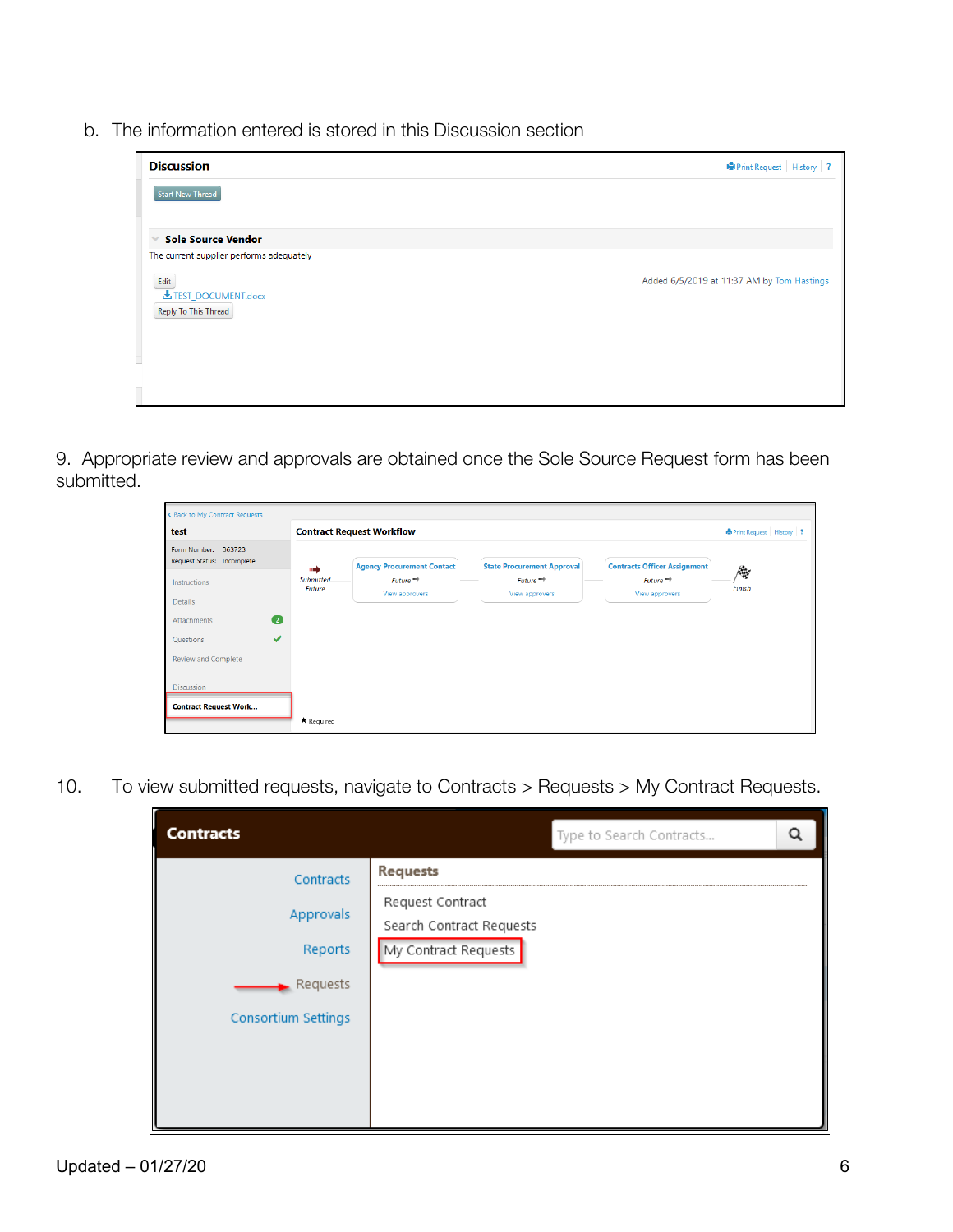11. My Contract Requests option will display by choosing one or all filtering options.

| <b>My Contract Requests</b>                    |                                                                                                                  |                                            |                                   |                           |                               |                                                |                                     | $\overline{\mathbf{3}}$      |
|------------------------------------------------|------------------------------------------------------------------------------------------------------------------|--------------------------------------------|-----------------------------------|---------------------------|-------------------------------|------------------------------------------------|-------------------------------------|------------------------------|
| ▼ Filter Contract Requests<br>Request Status * | $\overline{\vee}$<br>Approved<br>Incomplete<br>Rejected<br>Returned<br><b>Under Review</b><br>Completed<br>Apply |                                            |                                   |                           |                               |                                                | Create New Contract Request         |                              |
| <b>Contract Request Name</b><br>test           | Template<br>Sole Source Procurement Justification                                                                | <b>Requested By</b><br><b>Tom Hastings</b> | <b>Request Status</b><br>Approved | <b>Workflow Step</b><br>۰ | <b>Workflow Assignee</b><br>- | <b>Status Last Updated</b><br>6/5/2019 1:08 PM | <b>Created</b><br>6/5/2019 10:59 AM | Actions $\blacktriangledown$ |

a. The results of the search criteria will display a record of any contract request records. A New Contract Request can also be created from this page.

|                                                                                              | Contracts ▶ Requests ▶ My Contract Requests ▶ My Contract Requests |                        |                                 |                                |                                    |                                      |                                    |                              |
|----------------------------------------------------------------------------------------------|--------------------------------------------------------------------|------------------------|---------------------------------|--------------------------------|------------------------------------|--------------------------------------|------------------------------------|------------------------------|
| $B$ ?<br><b>My Contract Requests</b>                                                         |                                                                    |                        |                                 |                                |                                    |                                      |                                    |                              |
| ▶ Filter Contract Requests                                                                   |                                                                    |                        |                                 |                                |                                    |                                      | <b>Create New Contract Request</b> |                              |
| of 2<br>10 Per Page $\blacktriangledown$<br>$\rightarrow$<br>Page<br>1-10 of 12 Results<br>∢ |                                                                    |                        |                                 |                                |                                    |                                      |                                    |                              |
| <b>Contract Request Name</b>                                                                 | <b>Template</b>                                                    | <b>Requested By</b>    | <b>Request</b><br><b>Status</b> | <b>Workflow</b><br><b>Step</b> | <b>Workflow</b><br><b>Assignee</b> | <b>Status Last</b><br><b>Updated</b> | <b>Created</b>                     |                              |
| Sole Source Renewal<br><b>Process</b>                                                        | Sole Source Procurement<br>Justification                           | (admin)Tom<br>Hastings | Completed                       | -                              | $\overline{\phantom{0}}$           | 6/3/2019 1:59 PM                     | 6/3/2019 1:34 PM                   | Actions $\blacktriangledown$ |
| <b>Updated Version</b>                                                                       | Sole Source Procurement<br>Justification                           | (admin)Tom<br>Hastings | Completed                       | ۰                              | $\overline{\phantom{a}}$           | 8/8/2019 8:41 AM                     | 8/8/2019 8:28 AM                   | Actions $\blacktriangledown$ |
| test                                                                                         | <b>Sole Source Procurement</b><br>Justification                    | (admin)Tom<br>Hastings | Returned                        |                                |                                    | 8/20/2019 6:38 AM                    | 8/12/2019 7:23 AM                  | Actions $\blacktriangledown$ |
| test                                                                                         | TestTemplate                                                       | (admin)Tom<br>Hastings | Completed                       | ۰                              | ۰                                  | 3/5/2019 11:44 AM                    | 3/5/2019 11:40 AM                  | Actions $\blacktriangledown$ |
| test                                                                                         | Sole Source Procurement<br>Justification                           | (admin)Tom<br>Hastings | Completed                       | ۳                              |                                    | 3/21/2019 2:22 PM                    | 3/21/2019 2:15 PM                  | Actions $\blacktriangledown$ |
| <b>TEST</b>                                                                                  | Sole Source Procurement<br>Justification                           | (admin)Tom<br>Hastings | Completed                       | ۳                              | $\overline{\phantom{0}}$           | 4/15/2019 7:43 PM                    | 4/15/2019 7:33 PM                  | Actions $\blacktriangledown$ |
| test                                                                                         | Sole Source Procurement<br>Justification                           | (admin)Tom<br>Hastings | Completed                       | ۳                              |                                    | 4/18/2019 12:51 PM                   | 4/18/2019 12:47<br><b>PM</b>       | Actions $\blacktriangledown$ |